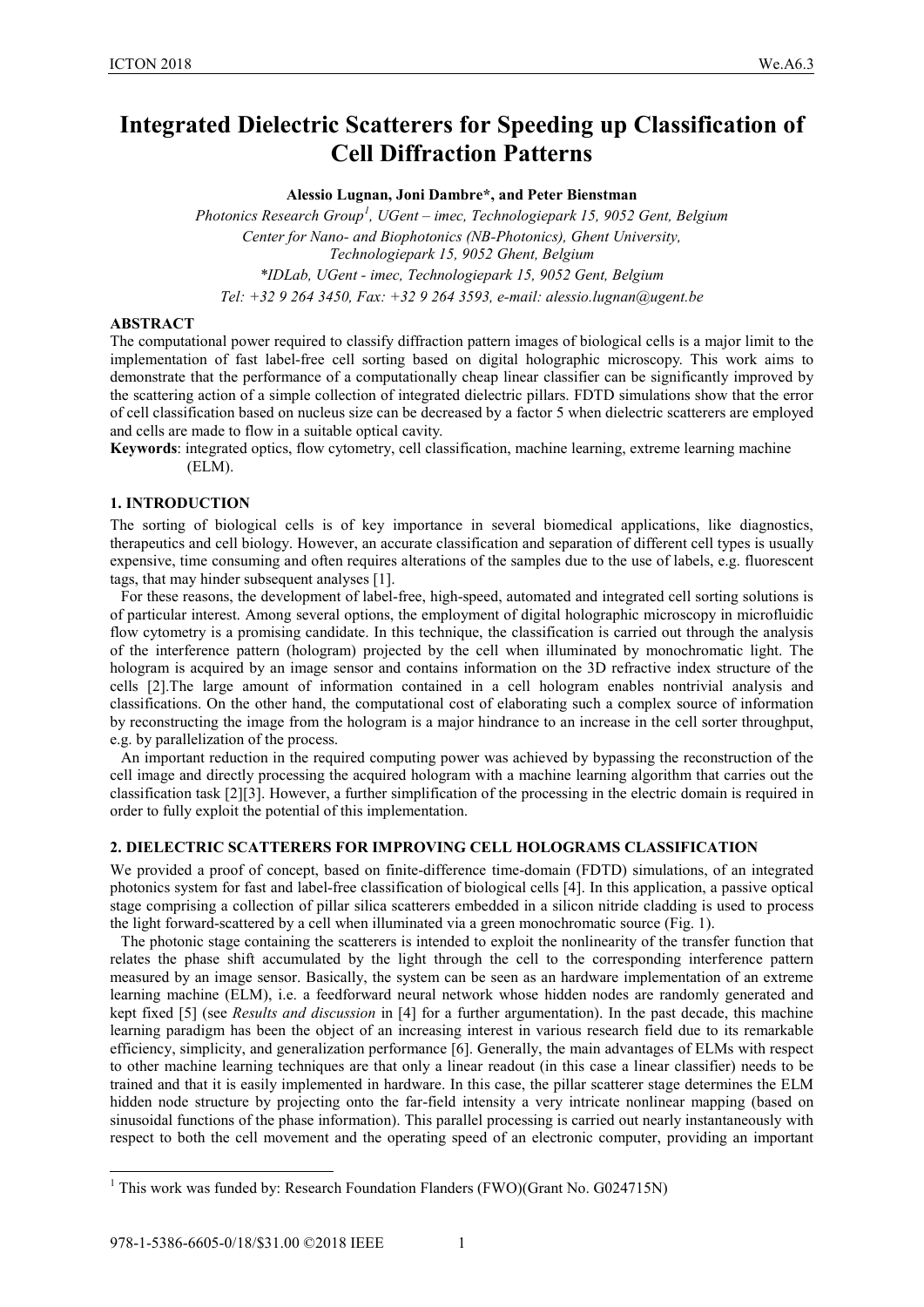advantage over other machine learning solutions in the electric domain. It should be stressed that the phase-tointensity nonlinearity is already expressed by the interference pattern projected by the cell alone, without scatterers. However, the complexity of such a nonlinear mapping can be enhanced and controlled by the use of scatterers in order to increase the performance of a subsequent linear classification.

In order to properly train the readout classifier and to test its performance once trained, a sufficient number (thousands) of diffraction pattern samples had to be computed and provided to the training algorithm. Randomized cell models were employed to create reasonable variability in the diffraction pattern acquisition. The employed models are the result of a trade-off between computational cost and closeness to reality. Such a trade-off is legitimated by the fact that the goal of the work is not to provide absolute references for real applications but, instead, to investigate a relative difference between the classification performance with and without using scatterers.

In [4], two different classification tasks were considered. The first is based on average nucleus size and aims to distinguish between ''normal'' cells (small nucleus) and ''cancer'' cells (bigger nucleus). The names in quotation marks were chosen because of the common tendency of cancer cells to show evident irregularities in nucleus size [7]. The second task is based on nucleus shape and aims to distinguish between ``lymphocytes'' (big quasispherical nucleus) and ''neutrophils'' (nucleus divided in 3 lobes). The names in quotation marks refer to two among the most common white blood cells that are present in human blood.

Even if significant improvements ( $\sim$  50%. Fig. 2a) due to the introduction of pillar scatterers were achieved in the classification based on nucleus size, a simple quantitative reasoning on how nucleus size changes affect the input of the readout classifier suggested that better results could be in principle obtained. In particular, the difference in phase shift accumulated by the light through the 2 types of nucleus corresponding to the 2 cell classes was too small and therefore was expressed in an almost linear way by the acquired intensity pattern, while nonlinearity is required by the ELM approach (see [4] under *Nonlinear phase sensitivity* in *Results and discussion* section). The employment of an UV laser source ( $\lambda = 337.1$  nm), that implies an increase in the optical path through the given nuclei, was considered as a solution and a much better classification performance was obtained (Fig. 2b). However, when real applications are concerned, this option is highly impractical as UV lasers are usually quite expensive and would probably damage or even kill the illuminated cells.



*Figure 1. Schematic of the classification process. A monochromatic plane wave impinges on a Fabry-Pérot optical cavity composed by Bragg reflectors and containing a microfluidic channel with a cell in water*   $(n_{H_2O} \sim 1.34)$ , which has a low refractive index contrast  $(n_{cytoplasm}=1.37, n_{nucleus}=1.39)$ ; the forward scattered *light passes through a collection of silica scatterers (n<sub>SiO</sub>,*  $\sim$  *1.461) embedded in silicon nitride (n<sub>SiNA</sub>*  $\sim$  *2.027) and organized in layers; the radiation intensity is then collected by a far-field monitor, which is divided into bins (pixels); each pixel value is fed into a trained linear classifier (logistic regression) that consists of weighted sums (one per class) of the pixel values. The weights are trained so that the sum exceeds a certain threshold value only if the corresponding input class is recognized.*

#### **3. INTEGRATED OPTICAL CAVITY FOR ENHANCED PERFORMANCES**

A more feasible solution with respect to the employment of UV light consists of increasing the effective optical path length through the cell by inserting it in an optical cavity. Intuitively, this makes the impinging light pass, on average, more than once through the cell. In practice, in the FDTD simulation design 2 Bragg reflectors were placed at the 2 external sides of the microfluidic channel, orthogonally to the light beam direction, creating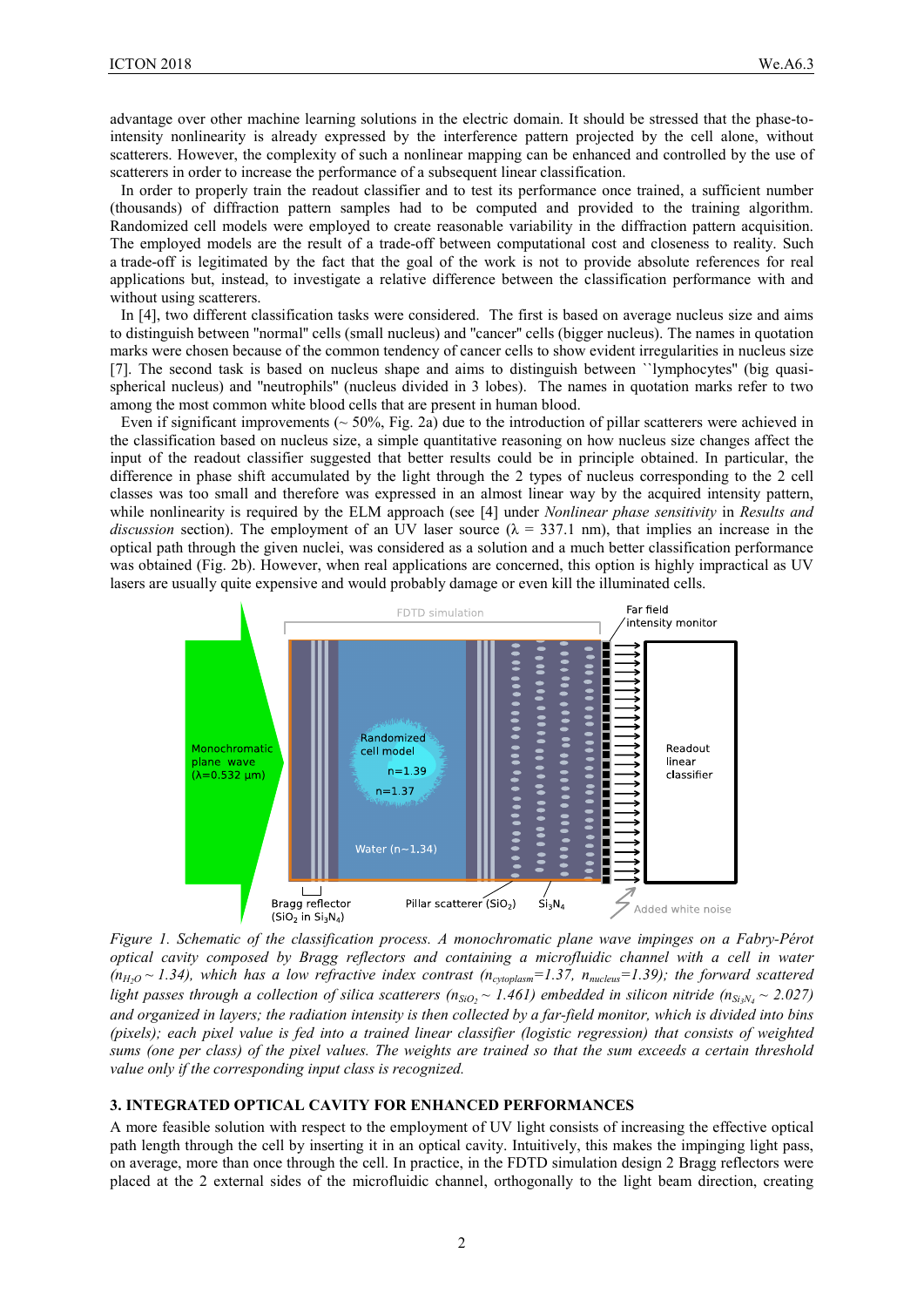a Fabry-Pérot cavity (Fig. 1). The employed Bragg reflectors were each composed of 3 layers of  $SiO<sub>2</sub>$  with a width of (455  $\pm$  10) nm in a Si<sub>3</sub>N<sub>4</sub> cladding. The error in the layer width was implemented by adding a random value sampled from an uniform probability distribution between -10 and 10 nm. It approximately accounts for fabrication errors. The distance  $D = 21.02$  µm between the reflectors was chosen so that the portion of light passing through and near the nucleus of the cell was resonant. This was done by monitoring the light intensity inside the cavity for different values of *D*. Note that such a tuning was relatively easy to perform because the cell acts as a weak converging lens, providing an additional light confinement along the microfluidic channel direction.

The reflectivity *R* of the reflectors is also a crucial parameter, since it controls the cavity Q-factor and therefore controls both the sensitivity of the resonance to intracavity optical path lengths and how long the light stays, on average, inside the cavity. In this case the sensitivity of the acquired intensity pattern to the nucleus size needed to be improved by increasing the average time that the resonant light passing through the nucleus stays in the cavity. On the other hand, if the cavity Q-factor was too high, the resonance strength might be strongly influenced by uninteresting small details of the cell structure or by fabrication errors. Generally, the cavity should be designed so that the average light phase shift differences due to the optical feature of interest corresponding to the considered classes are roughly between  $\pi/2$  and  $2\pi$ . Indeed, a phase shift difference significantly lower than  $\pi/2$  would induce a nearly linear difference on the acquired intensity pattern, undermining the nonlinearity requirement of the ELM approach. On the other hand, a phase shift difference significantly bigger than  $2\pi$  would make the acquired intensity pattern too sensitive to small changes in the cell optical features, undermining the stability requirement of the ELM approach. In particular, the reflectors employed in the simulations (composed of 3 layers) have a satisfying reflectivity of  $\sim$  56%, while it turned out that similar reflectors with 4 and 5 layers have a too high reflectivity, respectively of  $\sim$  73% and  $\sim$  85%. All the simulation and machine learning aspects concerning the investigation presented in this paper are as in [4], apart from the introduction of the described optical cavity, that also required longer FDTD simulation times (1.2 ps).

Figure 2 compares the classification errors obtained considering respectively green ( $\lambda$  = 532 nm) and UV  $(\lambda = 337.1 \text{ nm})$  laser light [4] and green laser light employing the described optical cavity. A substantial improvement is observed when the cavity is used with respect to the green laser counterpart (Fig. 2c). In particular, the classification improvement due to the use of scatterers is increased by factor 5 by the cavity, for sufficiently low but still plausible noise levels  $($  < 10%). At these noise levels, the results are similar to what was obtained with an UV light source, without the drawback of possible cell damage. For higher noise levels an increased sensitivity to noise pushes the classification error rate to significantly higher values. Finally, it should be stressed that an additional advantage arising from the use of an optical cavity is that it can be designed to increase the intensity pattern sensitivity towards specific optical path lengths, making the optical features of interest more evident to the readout classifier with respect to other competing ones.



*Figure 2. Error rates of cell classification based on nucleus size as a function of the white noise percentage added to the acquired intensity patterns, corresponding to the absence (in red) and the presence (in blue) of scatterers. The displayed error rate values are averages on the values obtained using 250, 260,270,280,290, 300 number of pixels in the simulation far field monitor. The graphed error bars represent a confidence interval of 2 standard deviations and corresponds to the error obtained through validation, by randomly shuffling the simulated intensity patterns 20 times between training and test sets. The other simulation and machine learning details are as described in [4]. a) <i>A* green laser source  $(\lambda = 532 \text{ nm})$  was employed, without optical cavity. **b)** *An UV laser source*  $(\lambda = 337.1 \text{ nm})$  was employed, without optical cavity. *c***)** *A* green laser source  $(\lambda = 532 \text{ nm})$  and *Fabry-Pérot cavity were employed, as in Fig. 1.*